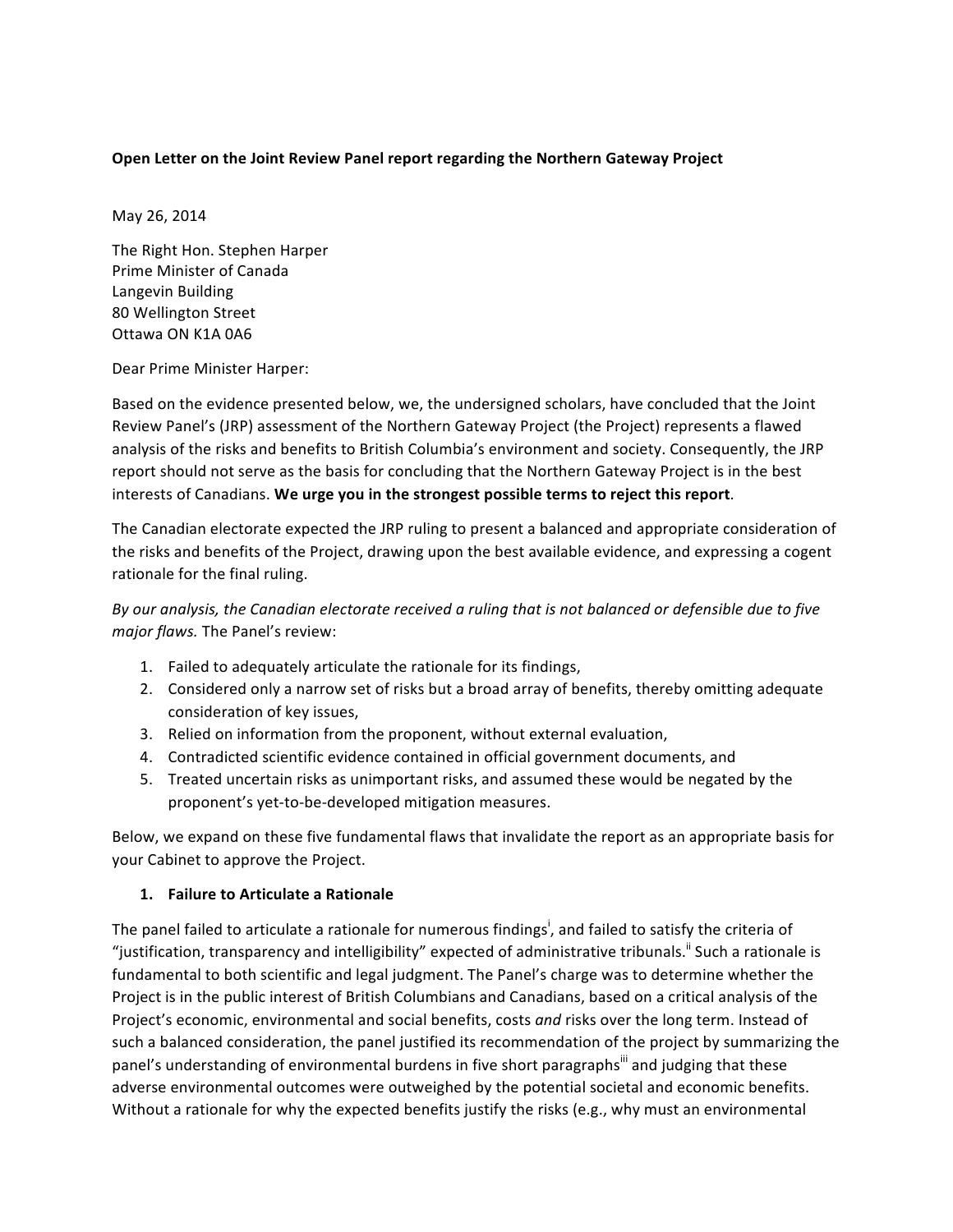effect be certain and/or permanently widespread to outweigh economic benefits that themselves are subject to some uncertainty?), any ruling of overall public interest is unsupportable.

## **2. Consideration of Narrow Risks but Broad Benefits, Omission of Key Issues**

The panel included in its deliberation a broad view of the economic benefits, but an asymmetrically narrow view of the environmental risks and costs. The need for the Project as stipulated by Enbridge includes consideration of the enhanced revenues that would accrue from higher prices for oil sands products in Asian markets. These enhanced revenues are benefits to producers *from production*. The environmental risks, however, were only considered if they are *associated with transport, not production or later burning/consumption. All negative effects associated with the enhanced production* of oil sands bitumen, or the burning of such products in Asia, were excluded, as were greenhouse gas emissions generally.<sup>iv</sup> This exclusion of the project's contributions to increased atmospheric emissions undermines Canada's formal international commitments and federal policies on greenhouse emissions.<sup>v</sup> Other key issues omitted include the difficulty of containing freshwater spills under ice, as has already been demonstrated on the Athabasca River from oil sands developments.<sup>vi</sup>

### **3.** Reliance on Information from the Proponent, without External Evaluation

On critical issues, the panel relied on information from the proponent without external assessment. For example, on the pivotal matter of the risks of a diluted bitumen tanker spill, the panel concluded that a major spill was unlikely.<sup>vii</sup> Yet, a professional engineers' report concluded that the quantitative risk assessment upon which the panel relied was so flawed as to provide no meaningful results.<sup>viii</sup> Regarding the consequences of such a spill, the panel relied on the proponent's modeling to conclude that the adverse consequences of a spill would not be widespread<sup>ix</sup> or permanent,<sup>x</sup> even as it acknowledged that there is much uncertainty about the behavior of diluted bitumen in the marine environment. That modeling discounted the prospect that diluted bitumen could be transported long distance by currents, when the product submerges, as it does under a wide range of conditions.<sup>xi</sup> Thus, the panel may have underestimated the scale of potential damages. Because the proponent is in a clear conflict of interest, an independent assessment of potential oil spill damage should have been commissioned.

# **4. Contradiction of Official Government Documents**

A decision on the potential for significant adverse environmental effects on any species or habitat must be consistent with the government's own official documents. The panel's conclusions that marine mammals in general will not suffer significant adverse cumulative effects stands in direct contradiction to the government's own management and recovery plans.<sup>xii</sup> For example, the Recovery Plan for large whales (blue, fin, and sei whales—species-at-risk under the federal *Species at Risk Act, SARA*) lists "collisions with vessels, noise from industrial ... activities, [and] pollution" as imminent threats —all three threats are associated with the NGP proposal<sup>xiii</sup>. Contamination has also been identified as a threat for other marine mammals: the management plans for both the sea otterxiv and the Steller sea lion<sup>xv</sup> identify a risk from marine contamination—in particular the acute effects of large oil spills, but also from the toxicity of smaller, chronic spills that are likely to increase proportionally with vessel traffic. The panel also failed to account for newly identified critical habitat of the humpback whale and failed to specify how the proponent's mitigation plan would reduce the significant risks from increased shipping, a serious threat identified in the recently published Recovery Strategy for the species.<sup>xvi</sup> A plan to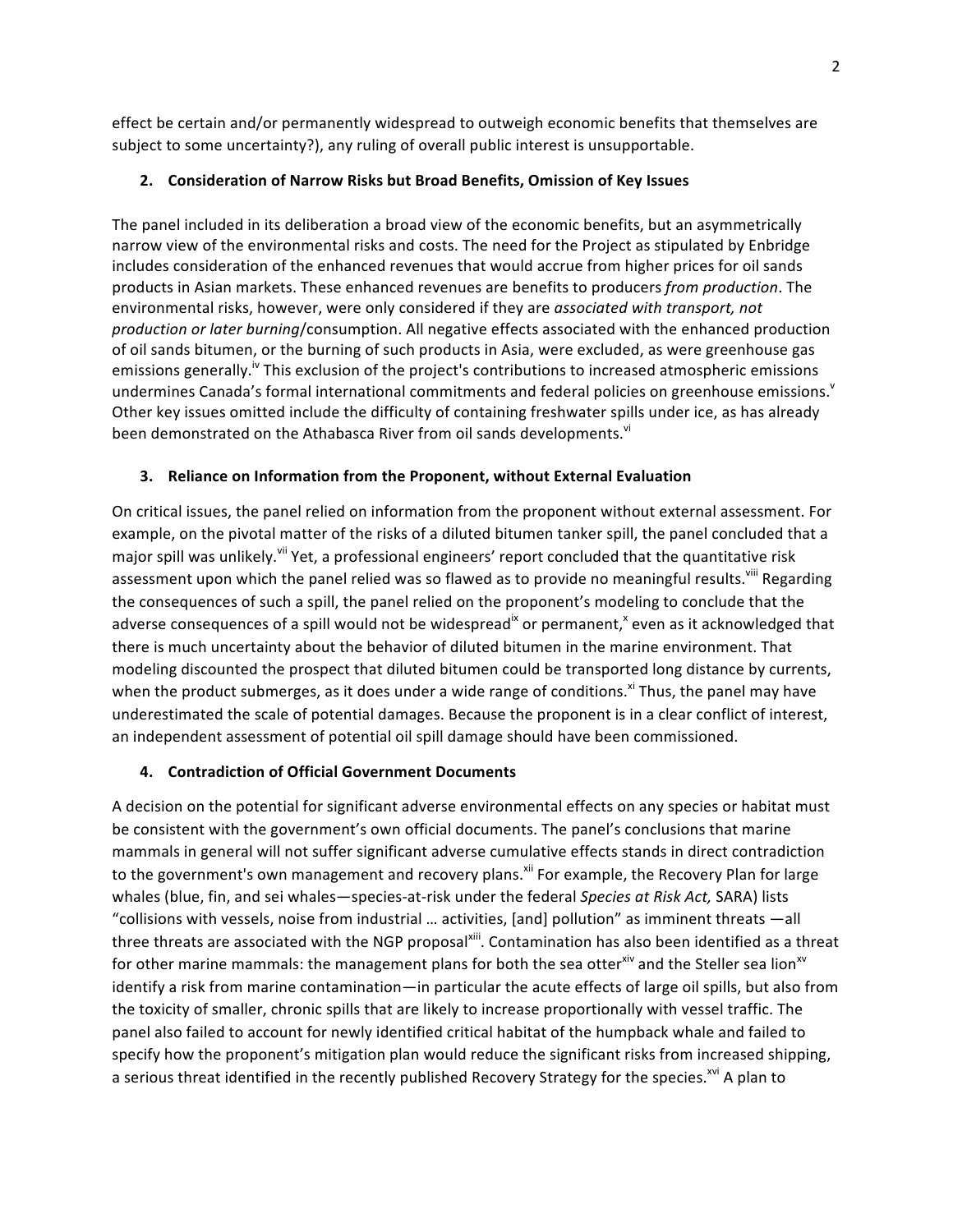manage the threats to the species and its habitat is a legal requirement given that the humpback whale is a species of Special Concern under SARA.

# 5. Inappropriate Treatment of Uncertain Risks, and Reliance on Yet-To-Be-Developed Mitigation **Measures**

The panel effectively treated uncertain risks as unimportant. For instance, Northern Gateway omitted specified mitigation plans for numerous environmental damages or accidents. This omission produced fundamental uncertainties about the environmental impacts of Northern Gateway's proposal (associated with the behaviour of bitumen in saltwater, adequate dispersion modeling, etc.). The panel recognized these fundamental uncertainties, but sought to remedy them by demanding the future submission of plans. However, the panel described no mechanism by which the evaluation of these plans could reverse their ruling. Since these uncertainties are primarily a product of omitted mitigation plans, such plans *should have been required and evaluated before the JRP report was issued*. To assume that such uncertainties would not influence the final decision of the panel, is to sanction the proponent's strategic omissions, and effectively discount these potentially significant risks of the Project, to the detriment of the interests of the Canadian public.

#### **Conclusion**

The JRP report could have offered guidance, both to concerned Canadians in forming their opinions on the project and to the federal government in its official decision. However, given the major flaws detailed above, the report does not provide the needed guidance. Rather, the JRP's conclusion—that Canadians would be better off with than without the Northern Gateway Project given all "environmental, social, and economic considerations"<sup>xvii</sup>—stands unsupported.

Given such flaws, the JRP report is indefensible as a basis to judge in favour of the Project.

Sincerely,

Cil

Kai MA Chan, "The Salomon" (Chang Salomon "The Salomon" Eric B. Taylor Associate Professor, **8. Internal 2. In the Assistant Professor**, Professor, University of British Columbia 8. Ismon Fraser University 8. Iniversity of British Columbia

Elena Bennett, Professor, McGill University James M Byrne, Professor, University of Lethbridge Michael Barkusky, Founding Director, Pacific Institute for Ecological Economics Suzanne Bayley, Emeritus Professor, University of Alberta Ratana Chuenpagdee, Professor, Memorial University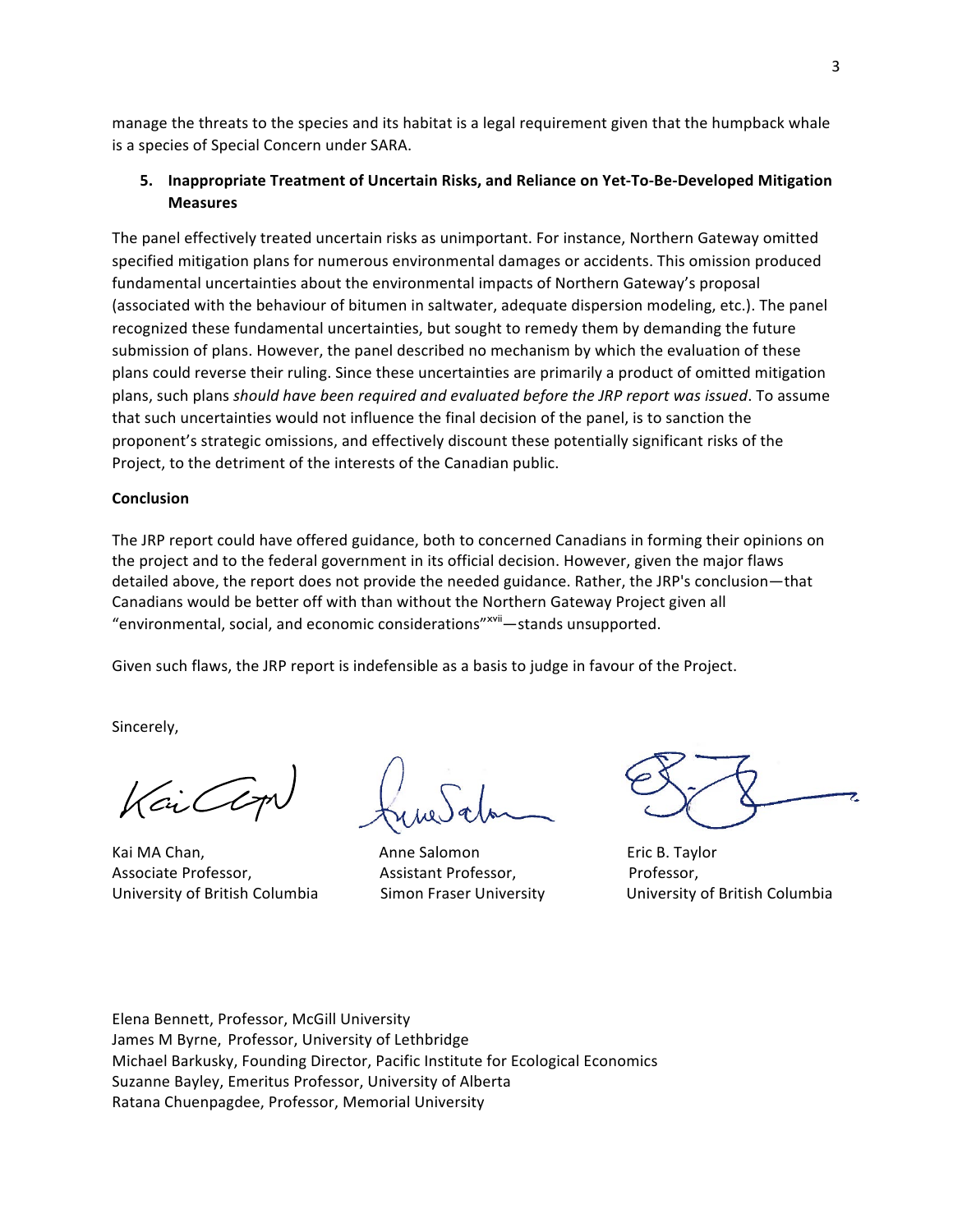Simon Donner, Associate Professor, University of British Columbia Edward Gregr, Professional Biologist / Recovery Plan Author, University of British Columbia Eric Higgs, Professor, University of Victoria George Hoberg, Professor, University of British Columbia Kathryn Harrison, Professor, University of British Columbia Don Jackson, Professor, University of Toronto Mark Jaccard, Professor, Simon Fraser University Jeremy Kerr, Professor, University of Ottawa Ken Lertzman, Professor, Simon Fraser University Sarah Otto, Professor, University of British Columbia Evgeny Pakhomov, Professor, University of British Columbia Paul Paquet, Assistant Professor, University of Victoria Wendy Palen, Assistant Professor, Simon Fraser University David Schindler, Professor, University of Alberta Douw Steyn, Professor, University of British Columbia Ussif Rashid Sumaila, Professor, University of British Columbia Boris Worm, Professor, Dalhousie University

Alan Lewis, Emeritus Professor, University of British Columbia, Earth & Ocean Sciences Andrew Riseman, Associate Professor, University of British Columbia, LFS Antje Ellermann, Professor, University of British Columbia Antonia Mills, Professor, University of Northern British Columbia Arne Mooers, Professor, Simon Fraser University Barrie Webster, Professor (retired), University of Manitoba Ben Seghers, Lecturer, Oxford University Art Fredeen, Professor, University of Northern BC Blake Poland, Associate Professor, University of Toronto Bradley Walters, Professor of Geography & Environment, Mount Allison University Brian Starzomski, Ian McTaggart-Cowan Professor, University of Victoria Brendon Larson, Associate Professor, University of Waterloo Bridget Bergquist, Assistant Professor, University of Toronto Bruce Hunter, Professor, Seneca College C.S. Holling, Emeritus Professor, University of Florida Carol Pollock, Professor of Teaching, University of British Columbia, Dept. of Zoology Charles J. Krebs, Emeritus Professor of Zoology, University of British Columbia Chris Barrington-Leigh, Assistant Professor, McGill University Chris Darimont, Assistant Professor, University of Victoria Christina Roberts, Retired Instructor & Associate Prof., University of Toronto, Harvard University, University!of!Calgary Dana Lepofsky, Professor, Simon Fraser University Daniel Rainham, Associate Professor, Environmental Science, Dalhousie University Danny Harvey, Professor, Dept. of Geography, University of Toronto Darren Irwin, Associate Professor, University of British Columbia David R. Boyd, Adjunct Professor, Simon Fraser University Dawn Hemingway, Associate Professor, University of Northern BC Dayna Nadine Scott, Associate Professor, Osgoode Hall Law School and the Faculty of Environmental Studies, York University Deb Niemeier, Professor, University of California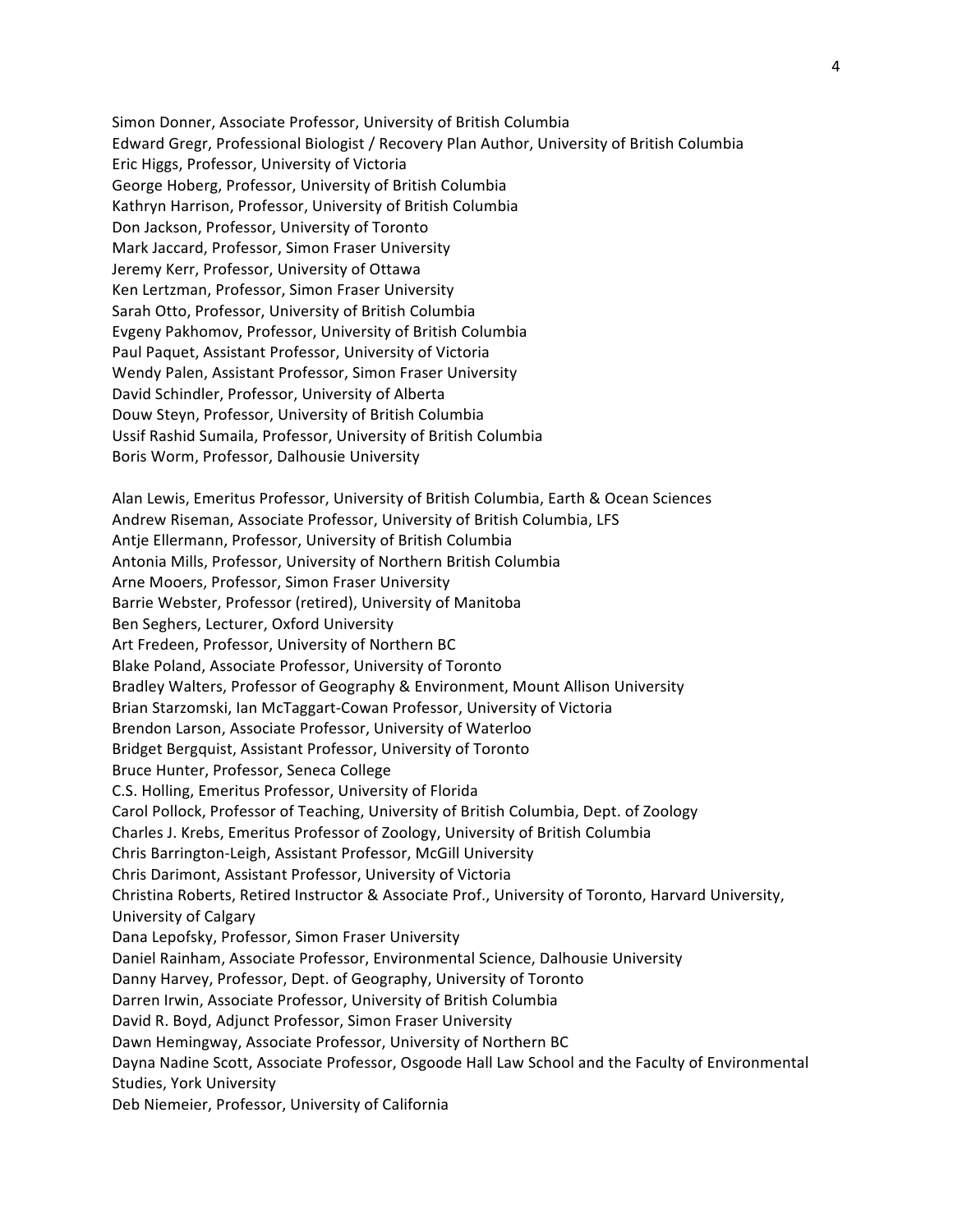Dennis Murray, Canada Research Chair, Trent University Diana Allen, Professor, Simon Fraser University Diane Srivastava, Professor, University of British Columbia Dolph Schluter, Professor, University of British Columbia Donald Spady, Adjunct Professor Pediatrics & Public Health, University of Alberta Doug Prest, Professional Engineer, Professional Engineers Ontario Edd Hammill, Lecturer, University of Technology, Sydney Elena Lazos, Professor in Socio-environmental Studies, Universidad Nacional Autonoma de Mexico Erica Frank, Professor and Canada Research Chair, University of British Columbia Fred Bunnell, Emeritus Professor, University of British Columbia George McKibbon, Adjunct Professor, University of Guelph Gerardo Ceballos, Professor, Universidad Nacional Autonoma de Mexico, Instituto de Ecologia Gordon Laxer, Professor Emeritus, University of Alberta Gunnar Schade, Associate Professor, Texas A&M University Hannah Wittman, Assoc Professor, University of British Columbia Heike Lotze, Associate Professor, Dalhousie University Isabelle Cote, Professor, Simon Fraser University J Thomas Beatty, Professor, University of British Columbia James D Johnson, Associate Professor, University of British Columbia James Grant, Professor, Biology, Concordia University James K. Rowe, Assistant Professor, University of Victoria James S Clark, Nicholas Professor of Global Environmental Change, Duke University John D. McPhail, Professor Emeritus, University of British Columbia John R. Post, Professor, University of Calgary John Reynolds, Professor, Simon Fraser University John Robinson, Associate Provost, Sustainability, University of British Columbia, Institute for Resources, Environment and Sustainability, Dept. of Geography John Smol, Professor and Canada Research Chair in Environmental Change, Queen's University John Volpe, Associate Professor, University of Victoria Jonathan Moore, Assistant Professor, Simon Fraser University Jonathan Witt, Associate Professor, Dept. of Biology, University of Waterloo Jonn Axsen, Assistant Professor, Simon Fraser University, School of Resource and Environmental Management Jordi Honey-Roses, Assistant Professor, University of British Columbia Jana Vamosi, Associate Professor, University of Calgary Jane Watson, University-College Professor, Vancouver Island University Jedediah Brodie, Assistant Professor, University of British Columbia Jessica Dempsey, Assistant Professor, University of Victoria Jessica Forrest, Assistant Professor, University of Ottawa JR Welch, Associate Professor and Canada Research Chair (Tier 2), Simon Fraser University, Archaeology, School of Resource & Environmental Mgmt. Judith Myers, Professor Emeritus, University of British Columbia Julia K. Baum, Assistant Professor, University of Victoria Katherine Acheson, Associate Professor, University of Waterloo Katherine L. Parker, Professor, University of Northern British Columbia Kathleen MacLeod, Professor, University of British Columbia Ken Hall, Professor Emeritus, University of British Columbia Kenneth Denman, Adjunct Professor, University of Victoria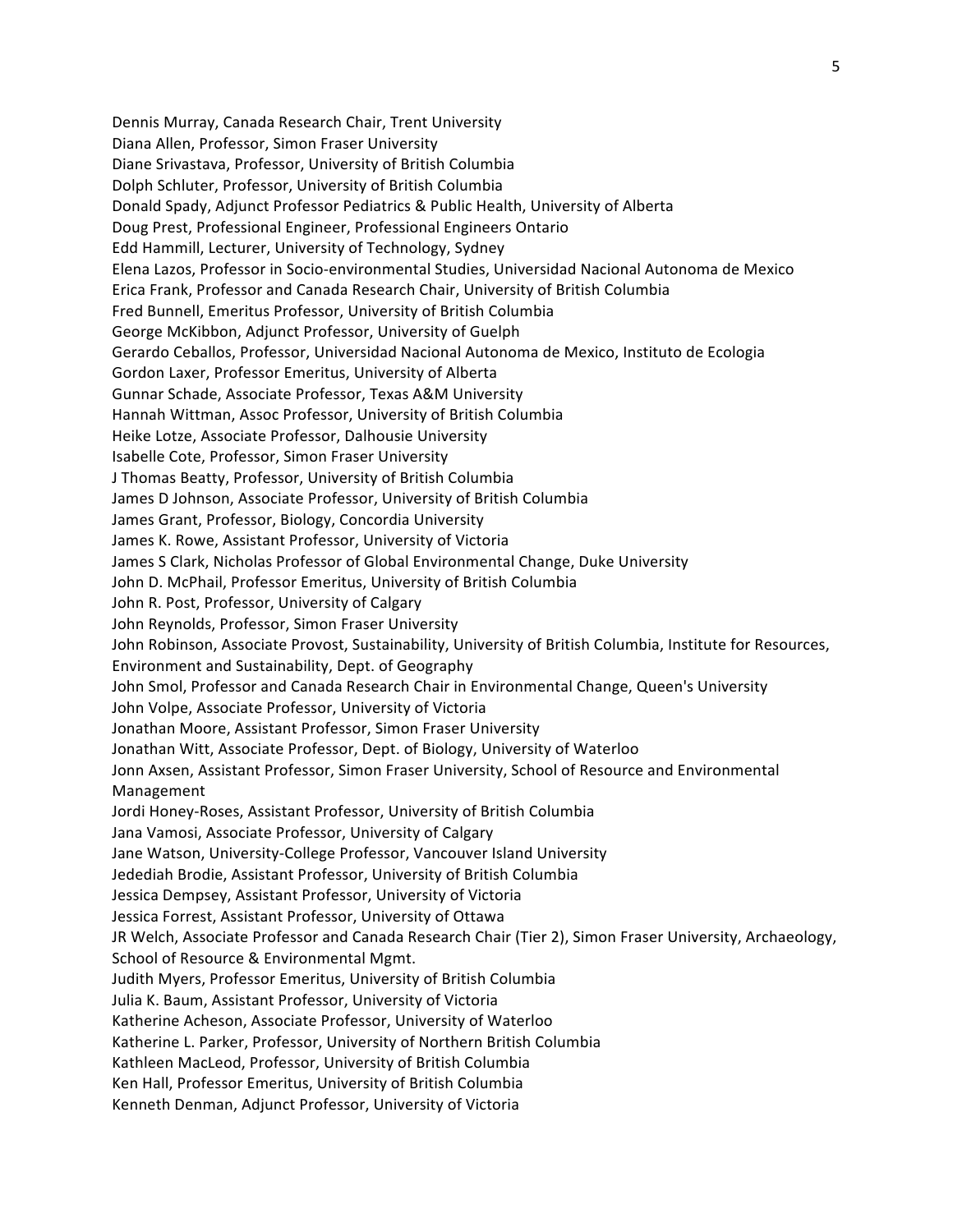Kitty Corbett, Professor, Simon Fraser University Laura Wegener Parfrey, Assistant Professor, University of British Columbia 100Laurie Chan, Director and Canada Research Chair in Toxicology and Environmental Health, University of Ottawa, Center for Advanced Research in Environmental Genomics Lawrence Dill, Professor Emeritus, Simon Fraser University Lenore Fahrig, Professor, Carleton University Locke Rowe, Professor, University of Toronto Louis Bernatchez, Professor, Universite Laval Lyn Baldwin, Associate Professor, Thompson Rivers University Lynne Quarmby, Professor, Simon Fraser University Margo Tamez, Assistant Professor, University of British Columbia Margot Parkes, Associate Professor, University of Northern British Columbia Mark S. Boyce, Professor of Ecology & Alberta Conservation Association Chair in Fisheries & Wildlife, University!of!Alberta Mark Poesch, Assistant Professor, University of Alberta Martha Stark, Adjunct Professor, University of Northern British Columbia Martin Bunch, Professor, York University Martin Krkosek, Assistant Professor, University of Toronto Maxwell A. Cameron, Professor, University of British Columbia Meinhard Doelle, Professor, Dalhousie University Michael Brauer, Professor, University of British Columbia Michael E. Mann, Distinguished Professor and Director of Earth System Science Center, Penn State University Michael Gillingham, Professor, University of Northern British Columbia Michael Russello, Associate Professor, University of British Columbia Milind Kandlikar, Professor, University of British Columbia, Institute for Resources Environment and Sustainability Nancy Turner, Distinguished professor, University of Victoria Natalie Ban, Assistant professor, University of Victoria Nick Dulvy, Professor, Simon Fraser University Paul Bentzen, Professor, Dalhousie University Paul R. Ehrlich, Bing Professor of Population Studies, Biology Dept., Stanford University Peter Arcese, Professor, FRBC Chair, University of British Columbia Philip H. Austin, Associate Professor, University of British Columbia Philippe Henry, Assistant professor, University of Northern British Columbia Philippe Le Billon, Professor, University of British Columbia Robert B. Gibson, Professor, Environment and Resource Studies, University of Waterloo Robert DeWreede, Professor Emeritus, University of British Columbia Robert Howarth, David R. Atkinson Professor of Ecology & Environmental Biology, Cornell University Roberta Fulthorpe, Professor and Graduate Chair, University of Toronto Scarborough Robin Naidoo, Adjunct Professor, IRES, University of British Columbia Robyn Burnham, Associate Professor, University of Michigan Ronald Gibson, Associate Clinical Professor, University of British Columbia Scott A Mandia, Asst. Chair/Professor Physical Sciences, Suffolk County Community College Scott Findlay, Associate Professor, University of Ottawa Sean Cox, Associate Professor, Simon Fraser University Stephen, Associate Professor, University of Northern British Columbia Stephen Rader, Professor of Chemistry, University of Northern British Columbia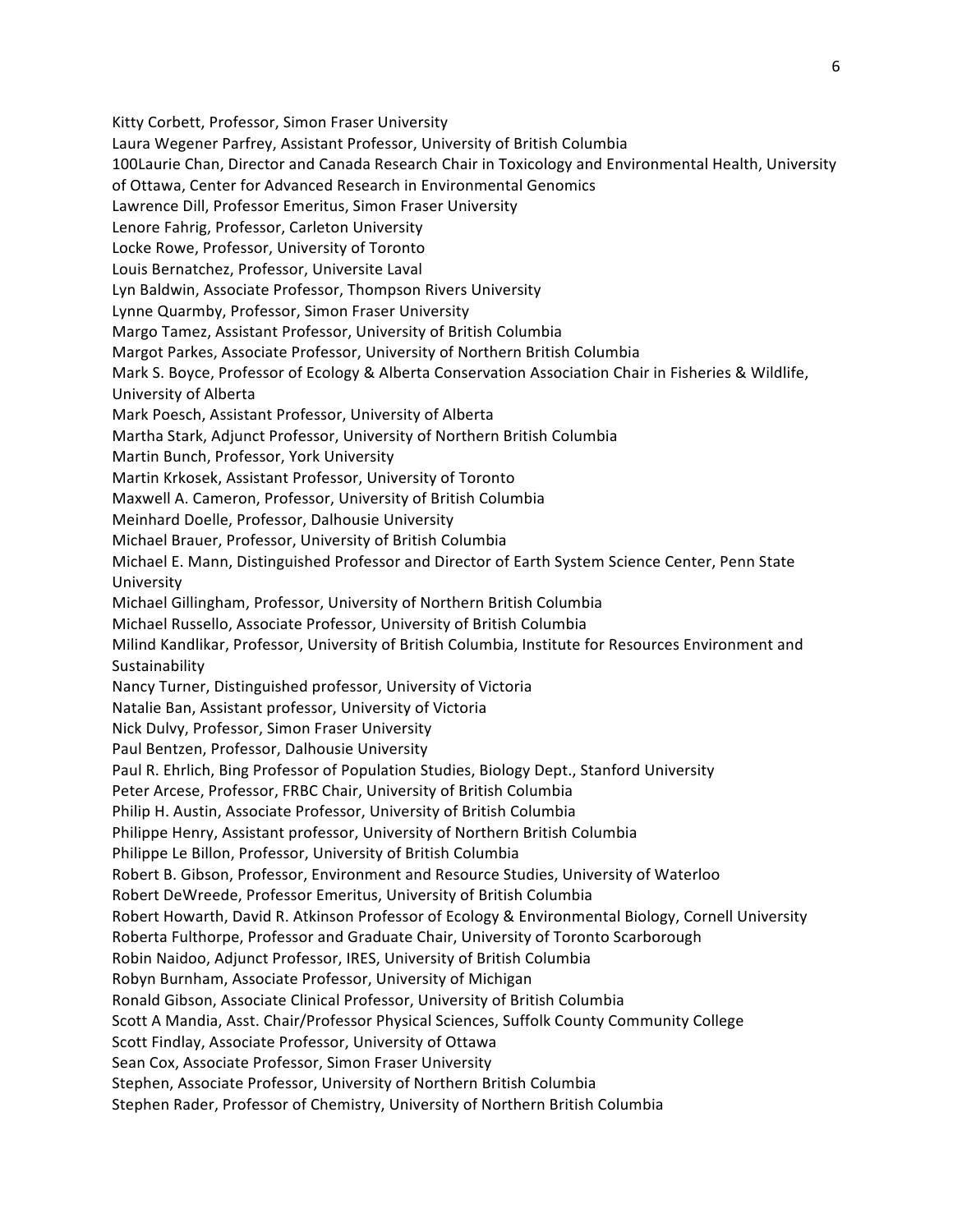Steve Easterbrook, Professor of Computer Science, University of Toronto Steven Vamosi, Associate Professor, University of Calgary Stuart Murray, Canada Research Chair, Carleton University T. E. Reimchen, Adjunct Professor, University of Victoria Tara Ivanochko, Director, Environmental Science, University of British Columbia Thomas D Sisk, Professor, Northern Arizona University Thomas F. Pedersen, Executive Director, University of Victoria, Pacific Institute for Climate Solutions Tim Storr, Assistant Professor, Simon Fraser University Timothy McDaniels, Professor, University of British Columbia, Institute for Resources, Environment and Sustainability, School of Community and Regional Planning Tony Pitcher, Professor of Fisheries, University of British Columbia Trevor Hancock, Professor and Senior Scholar, University of Victoria, School of Public Health and Social Policy Villy Christensen, Professor, University of British Columbia William E. Neill, Professor Emeritus Zoology, University of British Columbia William Ramey, Professor of Teaching, University of British Columbia William Rees, Professor Emeritus, University of British Columbia Zoe Meletis, Associate Professor, University of Northern British Columbia Alan Sinclair, Fisheries Scientist, Fisheries and Oceans Canada Retired Alec Blair, Ph.D. Candidate, McGill University Alejandra Echeverri, M.Sc. Candidate, University of British Columbia, Institute for Resources, Environment and Sustainability Alexandra Muhametsafina, Graduate Student, Wilfrid Laurier University Alina Fisher, Research Manager, University of Victoria Alisha Hackinen, M.Sc. Candidate in Soil Science, University of British Columbia Allison Thompson, Master's Student, University of British Columbia Alys Granados, Ph.D. Candidate, University of British Columbia Alysson Vrielink, Electrical Engineer Ph.D. Student, Stanford University Amanda Mathys, Ph.D. Student, University of British Columbia Andrew Huang, M.Sc. Student, University of British Columbia Anna Shoemaker, Ph.D., Uppsala University Anne Dalziel, Ph.D., Universite Laval Antony Porcino, Project Director (CAMEO/Research), University of British Columbia Aylin Ulman, Researcher, M.Sc. Student Aylin Ulman, Researcher, M.Sc. Student, Sea Around Us, University of British Columbia Bernardo Ranieri, Conservation Biologist. Ph.D. Student, University of British Columbia, Institute for Resources, Environment and Sustainability Brett Favaro, Research Scientist, Memorial University Brett Howard, PhD student, Simon Fraser University Brianna Wright, M.Sc. Student, University of British Columbia Brock Ramshaw, M.Sc., University of British Columbia Bruna Amaral, M.Sc. Student, University of Queensland Cameron Egan, Ph.D. Candidate, University of British Columbia Cameron Webster, Research Assistant, University of British Columbia Carling Gerlinsky, Research Assistant, University of British Columbia, Fisheries Centre Cathryn Murray, Postdoctoral Fellow, University of British Columbia Charlotte Whitney, Ph.D. Student, University of Victoria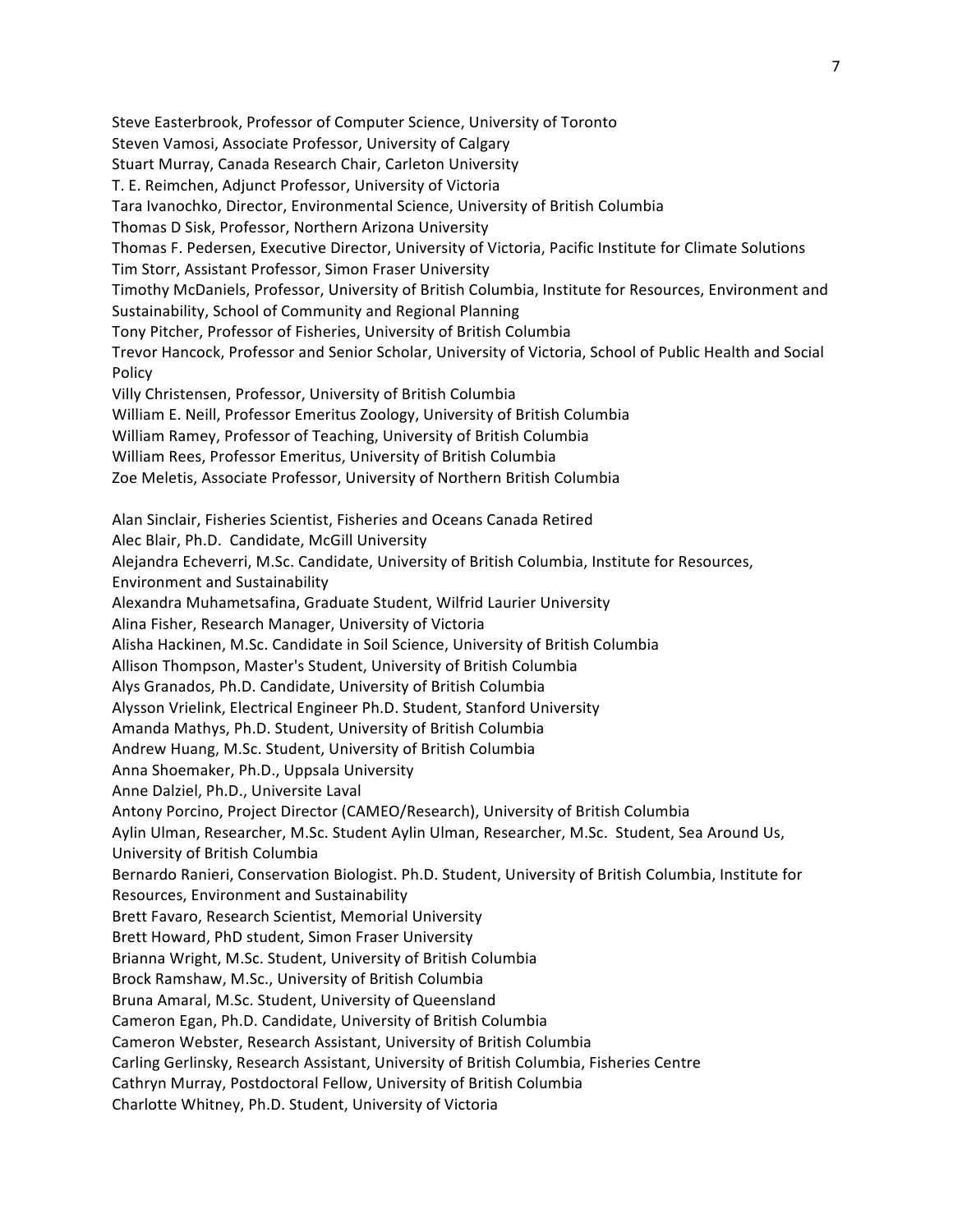Chico Birrell, M.Sc., University of Queensland Chris Aikman, Associate Research Officer, Retired NRC scientist Chris Joseph, Researcher, Sustainable Planning Research Group, Simon Fraser University Christian Beaudrie, Ph.D. Candidate, University of British Columbia Christopher Raymond, Senior Research Fellow, Barbara Hardy Institute, University of South Australia Cintia Camila Silva Angelieri, Ph.D. Student, University of Sao Paulo, Brazil Crispin Jordan, Ph.D., University of Edinburgh Dalal Al-Abdulrazzak, Ph.D. Candidate, University of British Columbia Danica Patton, Ph.D., Stanford University David Ng, Director, AMBL, Michael Smith Laboratories, University of British Columbia David Roberts, Postdoctoral Fellow, University of Alberta David W Mayhood, President, Lead Consultant, FWR Freshwater Research Limited Deb Chen, Ph.D. Candidate, University of British Columbia Dominique Roche, Ph.D., Australian National University Eduardo Martins, Ph.D., University of British Columbia Elaine Hsiao, Ph.D. Student, Liu Scholar, University of British Columbia Elizabeth Kleynhans, Ph.D. Candidate, University of British Columbia Elizabeth Law, Ph.D. Student, University of Queensland Elizabeth Pendray, Research Assistant, Simon Fraser University Elysabeth Theberge, M.Sc. candidate, University of Ottawa Emily Anderson, Ph.D. Candidate, University of British Columbia Emily Brault, Graduate Student, University of California Santa Cruz Emily Darling, Postdoctoral Fellow, University of North Carolina Emily Rubidge, Visiting Scientist, University of Victoria Eric Treml, Research Fellow, University of Melbourne Erin Crockett, M.Sc. Student, University of Oxford Eva Stredulinsky, M.Sc. candidate, University of Victoria Evan Morien, Computational Biologist, University of British Columbia Gilles Wendling, President, Ph.D, P.Eng, GW Solutions Gwylim Blackburn, Ph.D., University of British Columbia Harald Yurk, Research Associate, Behavioral Ecologist in Bioacoustics, Vancouver Aquarium Helen King, Ph.D., Cranfield University Ian Colquhoun, Chair, M.Sc. Environment and Sustainability, Western University J Shiller, M.Sc. student, University of British Columbia Jamie Leathem, M.Sc., University of British Columbia Jean-Sebastien Moore, Ph.D., Universite Laval Jeffrey C. Ho, Ph.D. Student, Stanford University Jeffrey Charters, M.Sc., Technician, University of Guelph Jenn Burt, Ph.D. Student, Simon Fraser University Jennifer N Harding, Ph.D. Candidate, Simon Fraser University Jenny L. McCune, Postdoctoral Fellow, University of Guelph Jessica Reeves, Ph.D., Faculty Member, Quest University, Canada Jessica Schultz, M.Sc. Student, Simon Fraser University Jessica Walsh, Ph.D. Student Conservation Ecology, University of Cambridge Joan Kleypas, Scientist, National Center for Atmospheric Research Jocelyn Nelson, M.Sc., University of British Columbia Jody Reimer, M.Sc., University of Alberta Joshua Silberg, MRM Candidate, Simon Fraser University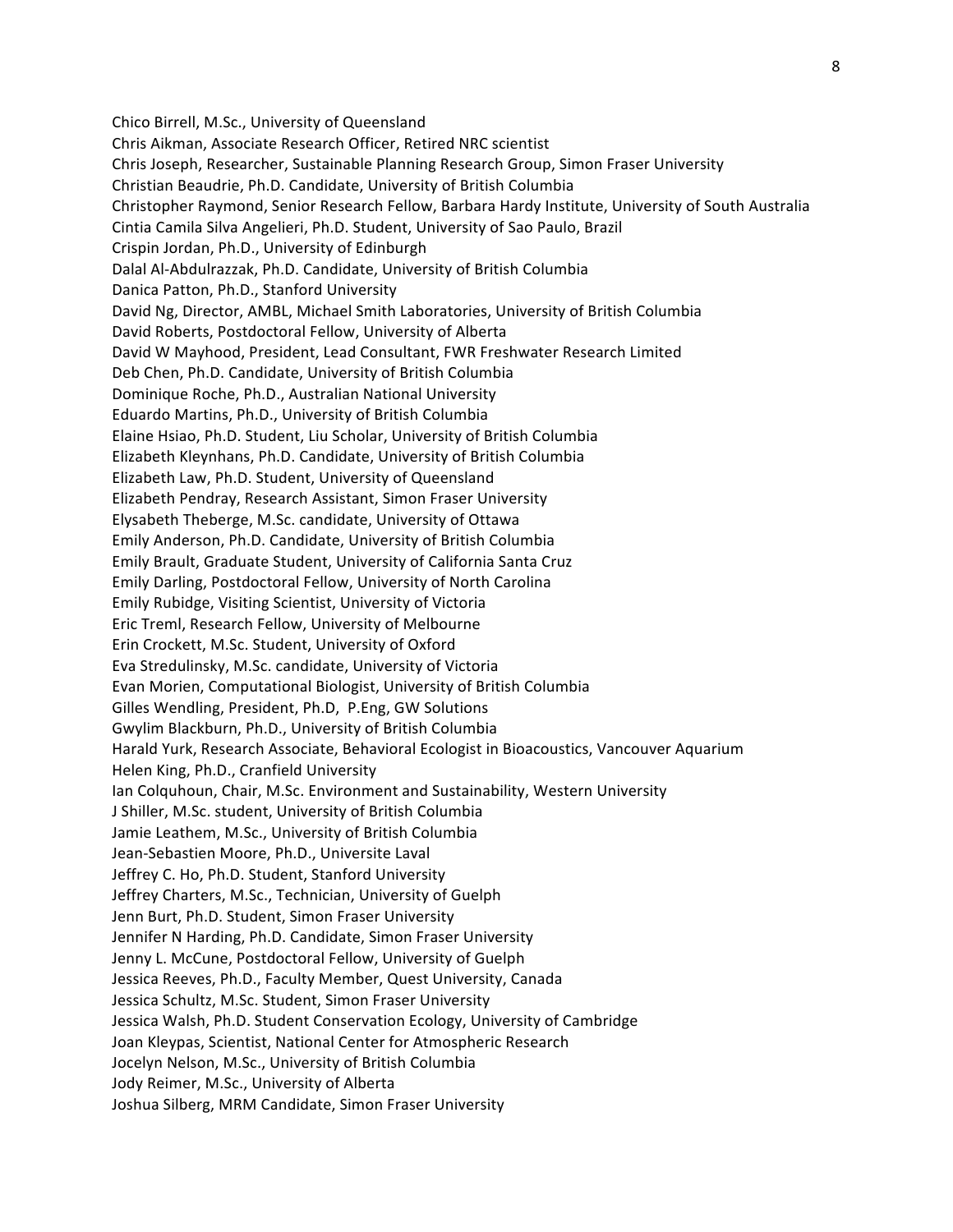Julia Gustavsen, Ph.D. Student, Biological Oceanography, University of British Columbia Karen Cooke, M.A., Research manager, University of British Columbia School of Nursing Karen Golinski, Honourary Research Associate, University of British Columbia Kate Kirby, Ph.D., University of Toronto Katie Gale, M.Sc., Memorial University of Newfoundland Kiely McFarlane, Graduate Student, University of British Columbia Laura Benestan, Ph.D. Student, Universite Laval Laura Fedoruk, M.Sc., University of British Columbia Leah Honka, M.Sc. Student, Simon Fraser University Linda Jennings, Assistant Curator, Beaty Biodiversity Museum Lindsay Der, Ph.D. Candidate, Stanford University Lisa McDonnell, Postdoctoral Fellow, University of British Columbia, Faculty of Science Lisa Westerhoff, Ph.D. candidate, University of British Columbia Louise Chavarie, Ph.D. Student, University of Alberta Lucy Rodina, Ph.D. Student, University of British Columbia, Institute for Resources, Environment and Sustainability Luke A. Rogers, M.Sc. Student, University of Toronto Maayan Kreitzman, Ph.D. Student, University of British Columbia, Institute for Resources Environment and Sustainability Marieke Beaulieu, M.Sc., Universite de Sherbrooke Marina Winterbottom, M.Sc. Dalhousie University Marisa Brook, Ph.D. Student, University of Toronto Mary Hufford, Senior Research Scientist, Virginia Tech Matt Dolf, Graduate Student, University of British Columbia Matthew Ladd, Ph.D. Candidate, University of Ottawa Matthew Mitchell, Ph.D., McGill University & University of Queensland Matthew Taccogna, MA student, University of British Columbia Matthew Wagstaff, Research Assistant, University of British Columbia Maxwell Sykes, M.Sc. Student Resource Management, Simon Fraser University, Energy and Materials Research!Group!! Meaghan Labine, Ph.D., University of Manitoba Megan Osmond-Jones, Research Assistant, Thompson Rivers University Michelle Nelson, Ph.D. Candidate, Simon Fraser University Nathan Toh, Research Assistant, University of British Columbia Nicole Shumway, Research Ecologist, University of Queensland Nigel Haggan, Ph.D., University of British Columbia Olivia Festy, Ph.D., Queen Mary University Paige Olmsted, Ph.D. Student, University of British Columbia Pamela Zevit, Registered Professional. Biologist, Principal Adamah Consultants Pascale Gibeau, Ph.D. Student and Biologist, Simon Fraser University Paul Beckwith, Part-time Professor/Full-time Ph.D. Student, University of Ottawa Rebecca G. Martone, Program Lead, Stanford University, Center for Ocean Solutions Rebecca Seifert, Master's Student, Simon Fraser University Rebecca Witter, Postdoctoral Fellow, University of British Columbia Rebekah Jones, Coastal Resources Scientist, Louisiana State University Regina Bestbier, M.Sc., University of British Columbia Rene Beyers, Research Associate, University of British Columbia Richard Schuster, Ph.D. Candidate, University of British Columbia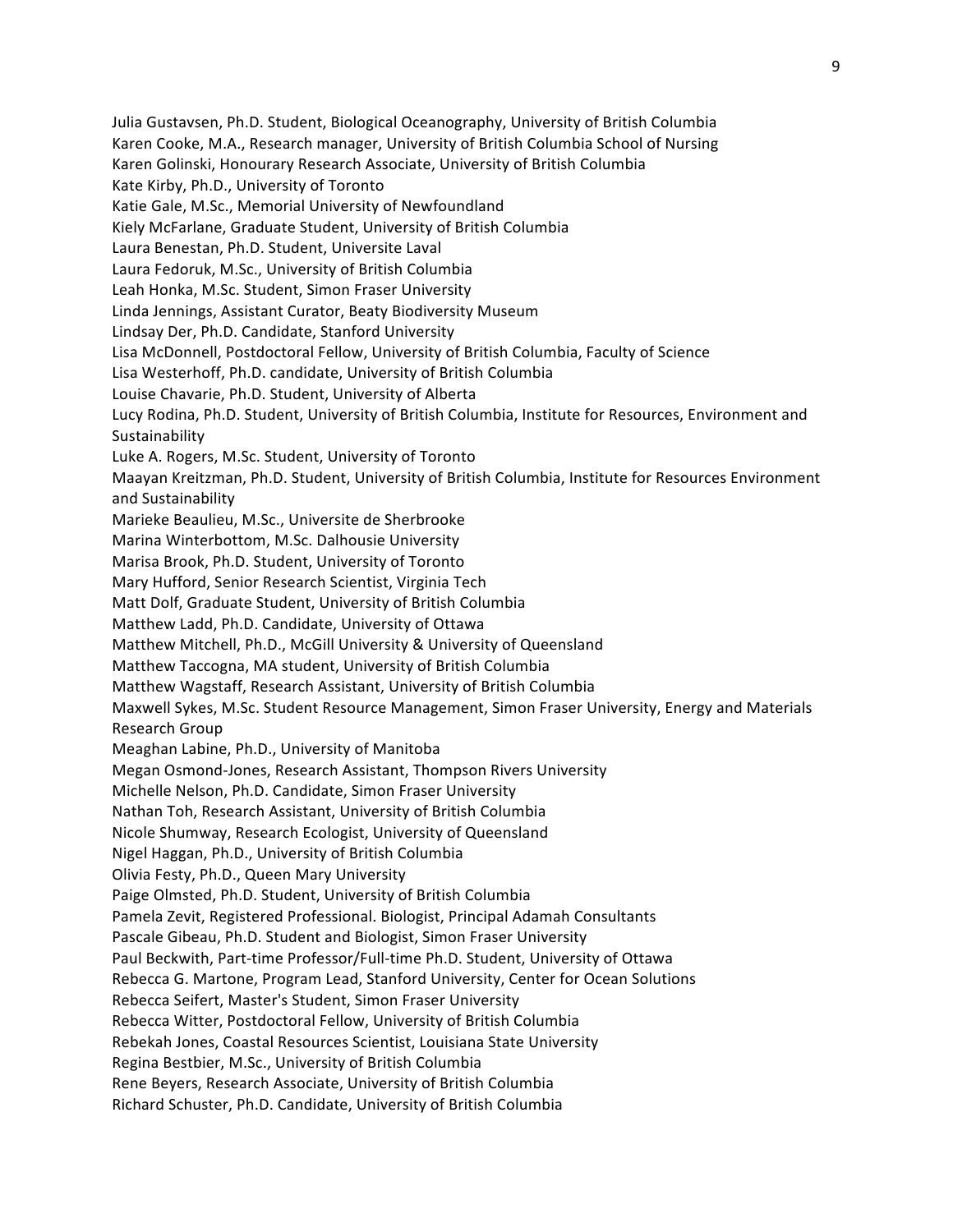Sameer Shah, Graduate Student, University of British Columbia Sandra Binning, Postdoctoral Fellow, University of Neuchatel Sara Harris, Senior Instructor, University of British Columbia Sarah Klain, Ph.D. Student, University of British Columbia Sarah MacInnes, Postdoctoral Fellow, Stanford University Sean Godwin, M.Sc. Student, Simon Fraser University Sean Naman, Ph.D. Student, Dept. of Zoology, University of British Columbia Sebastian Pardo, Ph.D. Student, Simon Fraser University Sebastian Scheer, Ph.D., University of British Columbia Sebastien Renaut, Postdoctoral Fellow, University of British Columbia Silja Hund, Ph.D. Student, University of British Columbia Siobhan Chandler, Ph.D., University of Waterloo Sonja Wilson, M.Sc., P. Eng., University of British Columbia Stephanie Grand, Research Associate, University of British Columbia Susan Shirley, Research Associate, Oregon State University Susanne C. Moser, Director, Susanne Moser Research & Consulting Tara Martin, Ph.D., University of British Columbia Tara McBryan, M.Sc. Student, University of British Columbia Tara Moran, Research Associate, Stanford University Terry Hughes, Retired NRC Senior Research Officer Tim Vines, Ph.D., University of British Columbia Toby Spribille, Postdoctoral Fellow, University of Montana Victoria Francis, MA Student, Memorial University Wendy Watkins, Data Librarian, Carleton University William Atlas, M.Sc., Simon Fraser University William Harrower, Ph.D. Candidate, University of British Columbia, Dept. of Botany Zheng (Jackie) Yip, Ph.D. Student, University of British Columbia

!!!!!!!!!!!!!!!!!!!!!!!!!!!!!!!!!!!!!!!!!!!!!!!!!!!!!!!!!!!!

 $ii$  Dunsmuir v New Brunswick, 2008 SCC 9: A court conducting a review for reasonableness inquires into the qualities that make a decision reasonable, referring both to the process of articulating the reasons and to outcomes. In judicial review, reasonableness is concerned mostly with the existence of justification, transparency and intelligibility within the decision-making process. But it is also concerned with whether the decision falls within a range of possible, acceptable outcomes which are defensible in respect of the facts and law. (at para 47)

" The Panel judged that some risks were significant, but with stated limitations. For example, for the Project's contribution to cumulative effects on caribou and grizzly bears, the Panel judged the effects significant ("at the low end"; Northern Gateway JRP Report, Vol 2, p.10). For the "unlikely event of a large oil spill", the Panel found that it "would not cause permanent, widespread damage" (Northern Gateway JRP Report, Vol 2, p.12). But see this letter's points 2-5 regarding the Panel's mischaracterizations of risks.

<sup>iv</sup> Report of the Joint Review Panel for the Enbridge Northern Gateway Project Volume 1, page 17 and Panel Session Results and Decision issued January 19, 2011, pages 12-14: https://docs.neb-one.gc.ca/ll-

Consider, for example, the views of the panel on the consequences and significance of spills, Report of the Joint Review Panel for the Enbridge Northern Gateway Project, Volume 2, Section 7.2.5, beginning on page 128. On page 129 we read "The Panel finds that there is potential for some oil to sink if it interacts with sediment or suspended particulate matter, or over the long term, due to natural weathering processes." The Panel has discounted the possibility that bitumen residue could submerge in the short term in the absence of particulates. It is impossible to know how they reached this conclusion, which turns out to be wrong.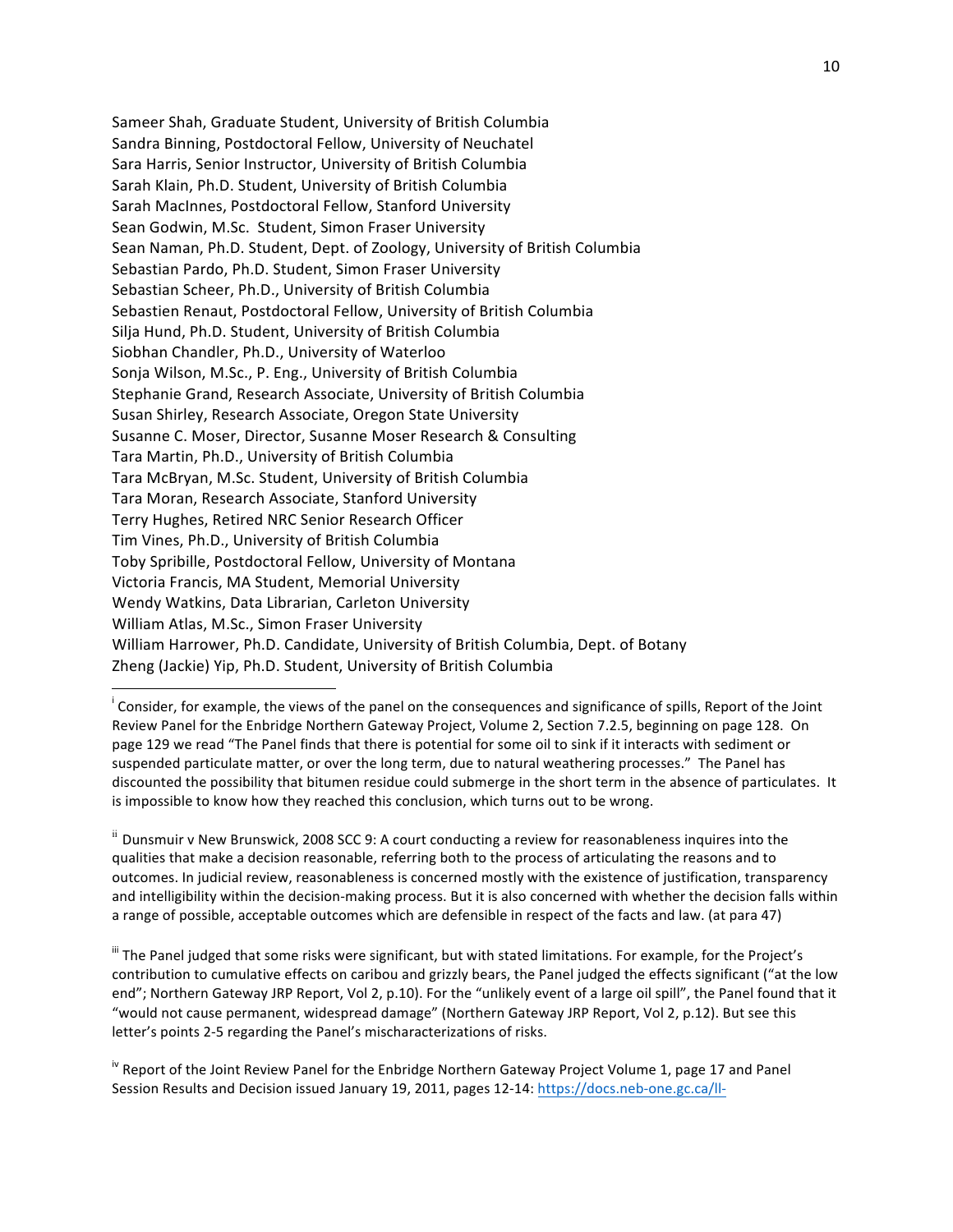!!!!!!!!!!!!!!!!!!!!!!!!!!!!!!!!!!!!!!!!!!!!!!!!!!!!!!!!!!!!!!!!!!!!!!!!!!!!!!!!!!!!!!!!!!!!!!!!!!!!!!!!!!!!!!!!!!!!!!!!!!!!!!!!!!!!!!!!!!!!!!!!!!!!!!!!!!!!!!!!!!!!!!!!!!!!!!!!!!!!!!!!!!!!!!!!!!! eng/Ilisapi.dll/fetch/2000/90464/90552/384192/620327/624909/662325/A22-3 -\_Panel\_Session\_Results\_and\_Decision\_A1X2L8.pdf?nodeid=662117&vernum=-2 For the general exclusion of climate change, see http://gatewaypanel.review-examen.gc.ca/clf-nsi/fq/rcmmndtneng.html#s14

<sup>v</sup> Canada agreed to reduce its greenhouse gas emissions, in order to limit global warming to less than 2<sup>°</sup>C, to 17% below 2005 levels by the year 2020. Canada's recent report to the UN, however, projected that our emissions will be 24% above our international target in 2020 and 78% percent of the growth in emissions by 2020 is projected to come from oil sands production. Canada's Emissions Trends – 2013. Environment Canada Report October 2013. P24: "Specifically, emissions from oil sands mining are projected to more than double over the 2005 to 2020 time period. Emissions from in situ production are expected to increase from 11 Mt in 2005 to 55 Mt in 2020." http://www.ec.gc.ca/ges-ghg/985F05FB-4744-4269-8C1A-D443F8A86814/1001-Canada's%20Emissions%20Trends%202013\_e.pdf

vi This may be the most serious and likely risk. For example, already two spills have occurred on the Athabasca River under ice. In the first of these, in 1982, a fire at Suncor in January released a moderate amount of oily substances; due to the inability to contain the spill, these substances travelled all the way to Lake Athabasca, closing the fishery for 2 years. In October 2013, the tailings pond breached at Obed mine. This spill continued to spread and could not even be assessed until the ice left more than six months later.

<sup>vii</sup> "The Panel finds that a large spill, due to a malfunction or accident, from the pipeline facilities, terminal, or tankers, is not likely. Northern Gateway JRP Report, Vol 2, p 168

viii Concerned Professional Engineers. 2014. Flawed analysis, irresponsible approval. White Paper #1. http://concernedengineers.org/wp-content/uploads/2014/03/Whitepaper-1-Flawed-analysis-irresponsibleapproval.pdf

 $\textdegree$  JRP Report Vol 2, p 129: "The Panel finds that a large terrestrial, freshwater, or marine oil or condensate spill would cause significant adverse environmental effect and that the adverse effects would not be permanent or widespread."

<sup>x</sup> It is not necessary to conclude that a consequence would be permanent to establish that the consequence is so long-lived as to represent a significant adverse effect. The effects of the Exxon Valdez are apparent after more than 25 years: http://response.restoration.noaa.gov/sites/default/files/Exxon\_Valdez\_25YearsAfter\_508\_0.pdf

<sup>xi</sup> Crosby, S., R. Fay, C. Groark, A. Kani, J.R. Smith, and T. Sullivan (March 2013) Transporting Alberta's Oil Sands Products: Defining the issues and addressing the risks.

https://docs.google.com/viewer?a=v&pid=sites&srcid=ZGVmYXVsdGRvbWFpbnxub2Fhb2lsc2FuZHNwcm9qZWN0f Gd4Ojc5NmVlMDk3NjczNjIzNGU. Accessed May 2, 2014

xii Management plans are intended to prevent species listed as Special Concern from becoming endangered or threatened.

xiii Gregr, E.J., J. Calambokidis, L. Convey, J.K.B. Ford, R.I. Perry, L. Spaven, M. Zacharias. 2006. Recovery Strategy for Blue, Fin, and Sei Whales (*Balaenoptera musculus, B. physalus, and B. borealis*) in Pacific Canadian Waters. In Species at Risk Act Recovery Strategy Series. Vancouver: Fisheries and Oceans Canada. vii + 53 pp.

<sup>xiv</sup> Fisheries and Oceans Canada. 2014. Management Plan for the Sea Otter (*Enhydra lutris*) in Canada. Species at Risk Act Management Plan Series. Fisheries and Oceans Canada, Ottawa. iv + 50 pp.